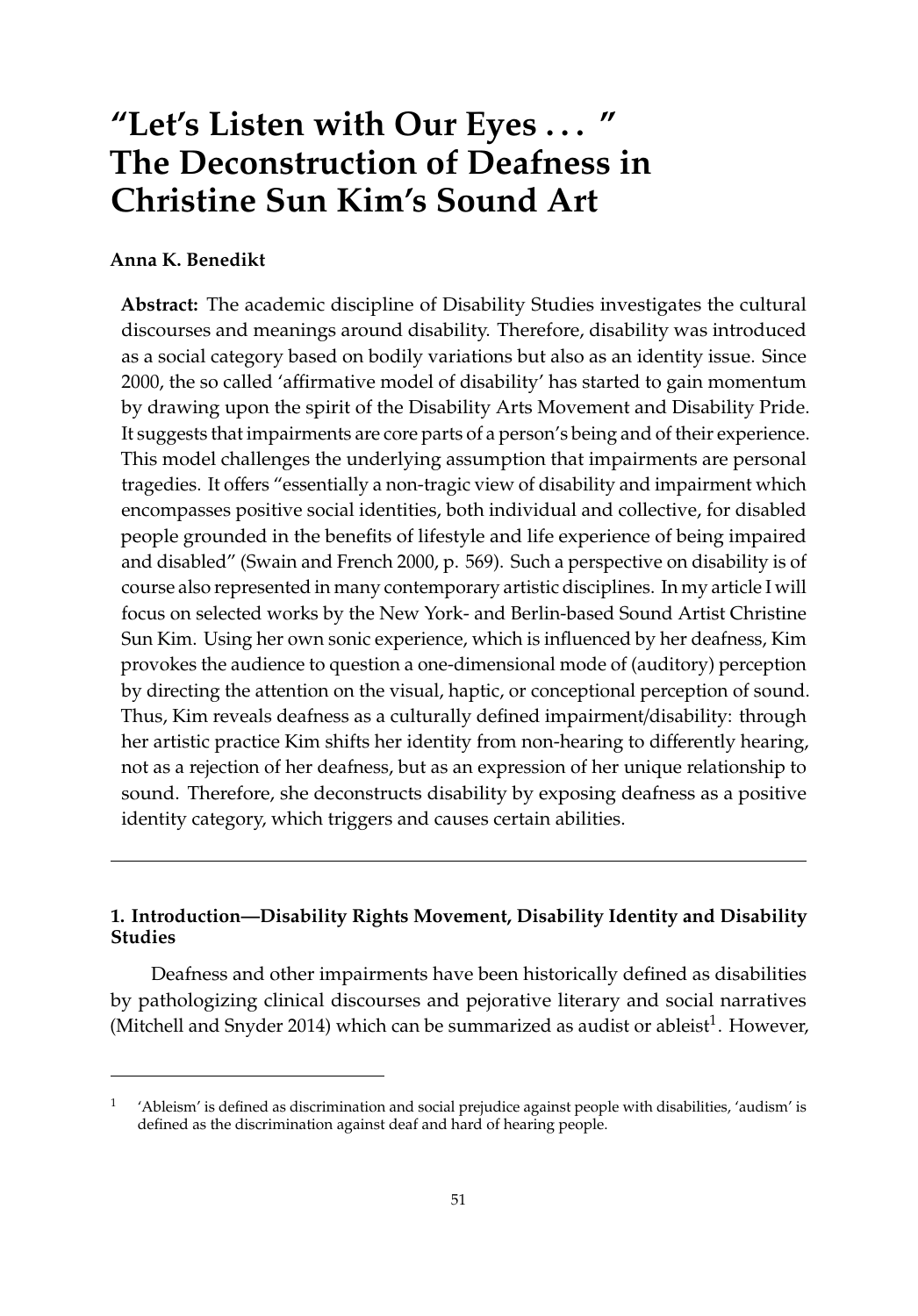in the past, being disabled was by no means an identity label and people with impairments did not identify as a minority group: "Throughout American history, disabled people have been more likely to identify themselves in terms of a specific group than as disabled" [\(Baynton](#page-8-0) [2008,](#page-8-0) p. 309). There was no need for them to create unity, but as Lennard J. Davis [\(Davis](#page-8-1) [2006,](#page-8-1) p. 232) points out, with the return of many impaired veterans from the Vietnam War (1955–1975), people with impairments started to fight together against their social oppression and for equality and their official status as members of an oppressed minority group. Thus, a civil rights movement for people with disabilities was formed gradually. However, like in other civil rights movements this first phase of unity seeking was replaced by discovering the diversity within the group, which led to conflict rather than unity. Conflicts grew out of questions like: Who is speaking for whom? Whose voices can be heard? Who can actually be part of the disability rights movement? Who has the right to speak?

Those questions have been especially crucial to deaf people and people with hearing impairments. Can deafness be labelled a disability? Or should deaf people be labelled as an ethnic group with specific social beliefs, behaviours, art, literary traditions, history and values? Or are they a linguistic minority, defined by using sign languages as their main mode of communication? According to Harlan Lane [\(Lane](#page-9-1) [2002\)](#page-9-1) deaf people have to resist the label of disability, because first and most of all deafness is neither an impairment nor a disability. Secondly, deaf people do not have common interests with the disability rights movement:

The disability rights movement seeks independence for people with disabilities, Deaf people<sup>2</sup> do not have any concern with independent living than people in general [...]. Whereas people with disabilities seek total integration into society at large, Deaf people cherish their unique identity and seek integration that honors their distinct language and culture. [\(Lane](#page-9-1) [2002,](#page-9-1) p. 369)

However, within the rejection of the disability label lays a dilemma: Historically, deaf people were granted fundamental rights as citizens because of major legal improvements for disabled people. Additionally, at present, financial assistance from the state is often granted by registering as disabled [\(Lane](#page-9-1) [2002,](#page-9-1) pp. 374–375). According to Lennard J. Davis [\(Davis](#page-8-2) [2008,](#page-8-2) pp. 323–324), rejecting the disability label would actually be ableist, because it lies at the core of disability theory that people with disabilities are not disabled by their impairments but by society.

<sup>2</sup> 'Deaf' (uppercase D) refers to people who identity as members of a linguistic and cultural minority, 'deaf' (lowercase d) refers to hearing loss as medical condition.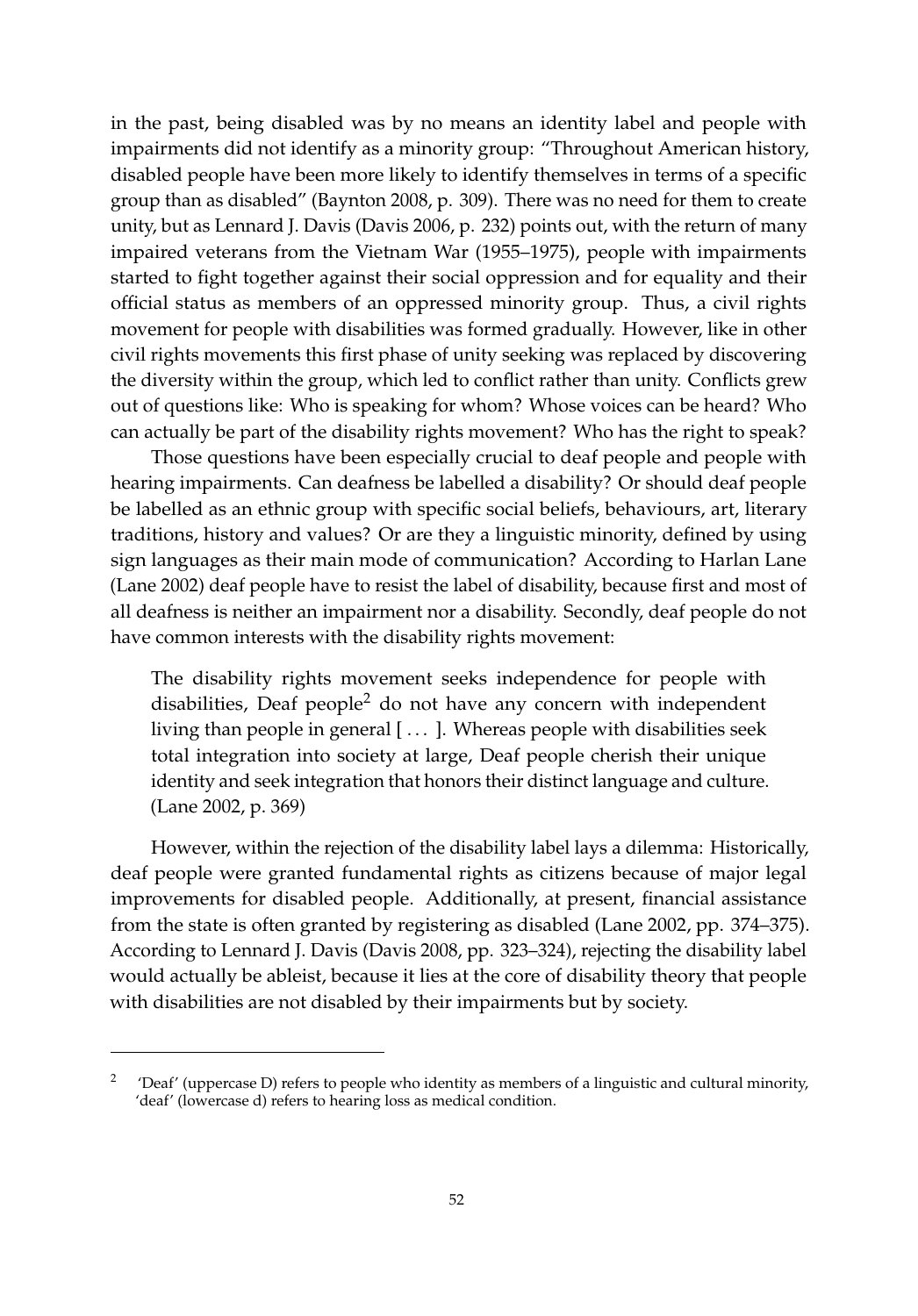Another alternative option has been provided by Douglas C. Baynton [\(Baynton](#page-8-0) [2008\)](#page-8-0), who stresses the need for solidarity among people who experience discrimination upon common (bodily) grounds:

Disabled people differ significantly from one another, but they share common experiences resisting the medicalization of their identity, coping with inferior 'special' education, fighting for autonomy and self-determination—in short, they share a common oppression, they have undertaken to forge a common liberation. [\(Baynton](#page-8-0) [2008,](#page-8-0) p. 309)

Baynton emphasizes not only to use the disability label but rather to declare disability as an identity category: "By claiming disability as an identity, however, disabled people name the oppression under which they live, declare solidarity with others similarly oppressed, and set themselves in opposition to it" [\(Baynton](#page-8-0) [2008,](#page-8-0) p. 296).

But how can 'disability identity' be defined? To answer that question, one has to deal with the definition of identities in general. According to the British sociologist Stuart Hall [\(Hall](#page-8-3) [1996\)](#page-8-3),

[...] identities are never unified and, in late modern times, increasingly fragmented and fractured; never singular but multiply constructed across different, often intersecting and antagonistic, discourses, practices and positions. They are subject to radical historicization, and are constantly in the process of change and transformation. [\(Hall](#page-8-3) [1996,](#page-8-3) p. 4)

Disability was articulated as a minority identity for the first time within the aforementioned disability rights movement. The struggle against discrimination shaped a community, "[ . . . ] galvanizing a diverse and diffuse population of disabled people helping to forge what many have come to understand as disability identity" [\(Rodas](#page-9-2) [2015,](#page-9-2) p. 103). The core of 'disability identity' is the 'social model of disability', a constructivist concept that defines disability as a social category that has been shaped by cultural and historical processes rather than being determined primarily by the body. The social model was the theoretical basis for forming a collective which was united through the shared experience of discrimination, or with Simi Linton's words:

We are all bound together, not by this list of our collective symptoms but by the social and political circumstances that have forged us as a group. We have found one another and found a voice to express not despair at our fate but outrage at our social positioning. [\(Linton](#page-9-3) [1998,](#page-9-3) p. 4)

In contrast to the medical model of disability, which conceives of disability solely as the result of physical or mental conditions, the social model in contrast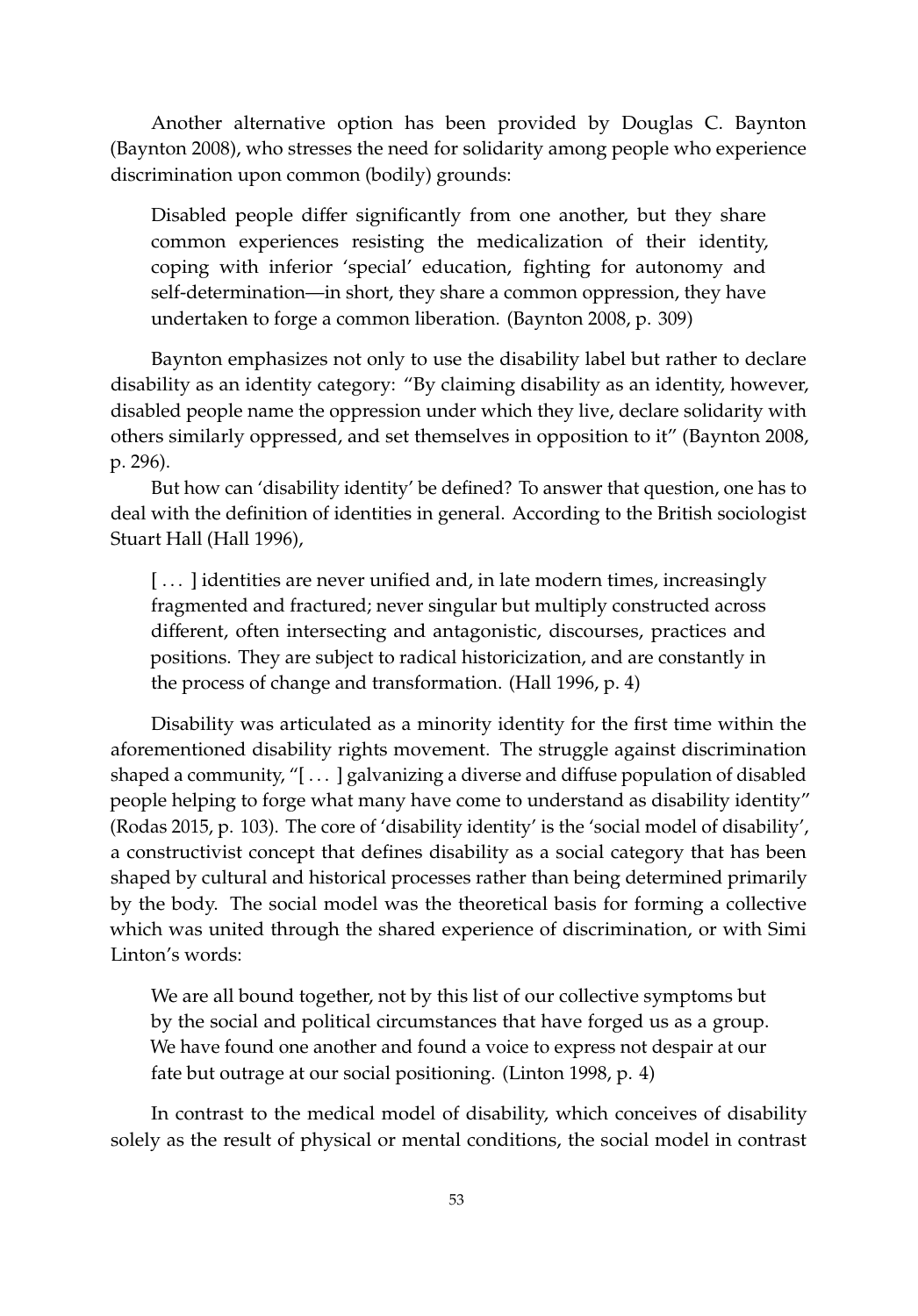defines disability as the result of social prejudices and limited opportunities for participation [\(Shakespeare](#page-9-4) [2006\)](#page-9-4). The theoretical key to the social model was the distinction between impairment and disability. Therefore, it was possible to link disability theoretically to other identity categories like ethnicity, gender or class that are understood as socially produced. Many scholars from humanities and social science disciplines began to focus on disability and disablement as—in the words of Joan Wallach Scotts [\(Scott](#page-9-5) [1986\)](#page-9-5)—useful categories of historical and cultural analyses. As a result, the interdisciplinary academic discipline of Disability Studies was born.<sup>3</sup>

The formulation of the social model was crucial for the development of disability theory and therefore also for activism, but the model has also been challenged in recent years [\(Dewsbury et al.](#page-8-4) [2004\)](#page-8-4).

Since 2000, the so-called 'affirmative model of disability' has started to gain momentum by drawing upon the spirit of the Disability Arts Movement and Disability Pride. The Disability Arts Movement grew out of the disability politics of the late 1970s, especially in the UK and USA. According to [Masefield](#page-9-6) [\(2006\)](#page-9-6), it is "art by disabled people for disabled people that speaks the truth about the disability experience" [\(Masefield](#page-9-6) [2006,](#page-9-6) p. 22). Most commonly, Disability Art is understood as an artistic practice which is inspired by the social model of disability and affirming the identities of disabled people:

Through song lyrics, poetry, writing, drama and so on, disabled people have celebrated difference and rejected the ideology of normality in which disabled people are devalued as 'abnormal'. They are creating images of strength and pride, the antithesis of dependency and helplessness. [\(Swain and French](#page-9-7) [2000,](#page-9-7) pp. 577–78)

Within the affirmative model, impairments are considered as core parts of a person's being and their experience. Therefore, this model challenges the underlying assumption that impairments are personal tragedies. It offers "essentially a non-tragic view of disability and impairment which encompasses positive social identities, both individual and collective, for disabled people grounded in the benefits of lifestyle and life experience of being impaired and disabled" [\(Swain and French](#page-9-7) [2000,](#page-9-7) p. 569). Against most common prejudices, being disabled "[ $\dots$ ] may [ $\dots$ ] enhance life or provide a lifestyle of equal satisfaction and worth" [\(Swain and French](#page-9-7) [2000,](#page-9-7) p. 570). For Swain and French, the affirmative model is foremost represented in contemporary literature by people with disabilities but still also in the Disability Arts Movement.

Those alternative views on disability have also been represented in contemporary artistic disciplines. As an example, works of the New York- and Berlin-based Sound

<sup>3</sup> Disability Studies is an interdisciplinary academic discipline that examines the social, cultural and political dimensions of the concept of disability.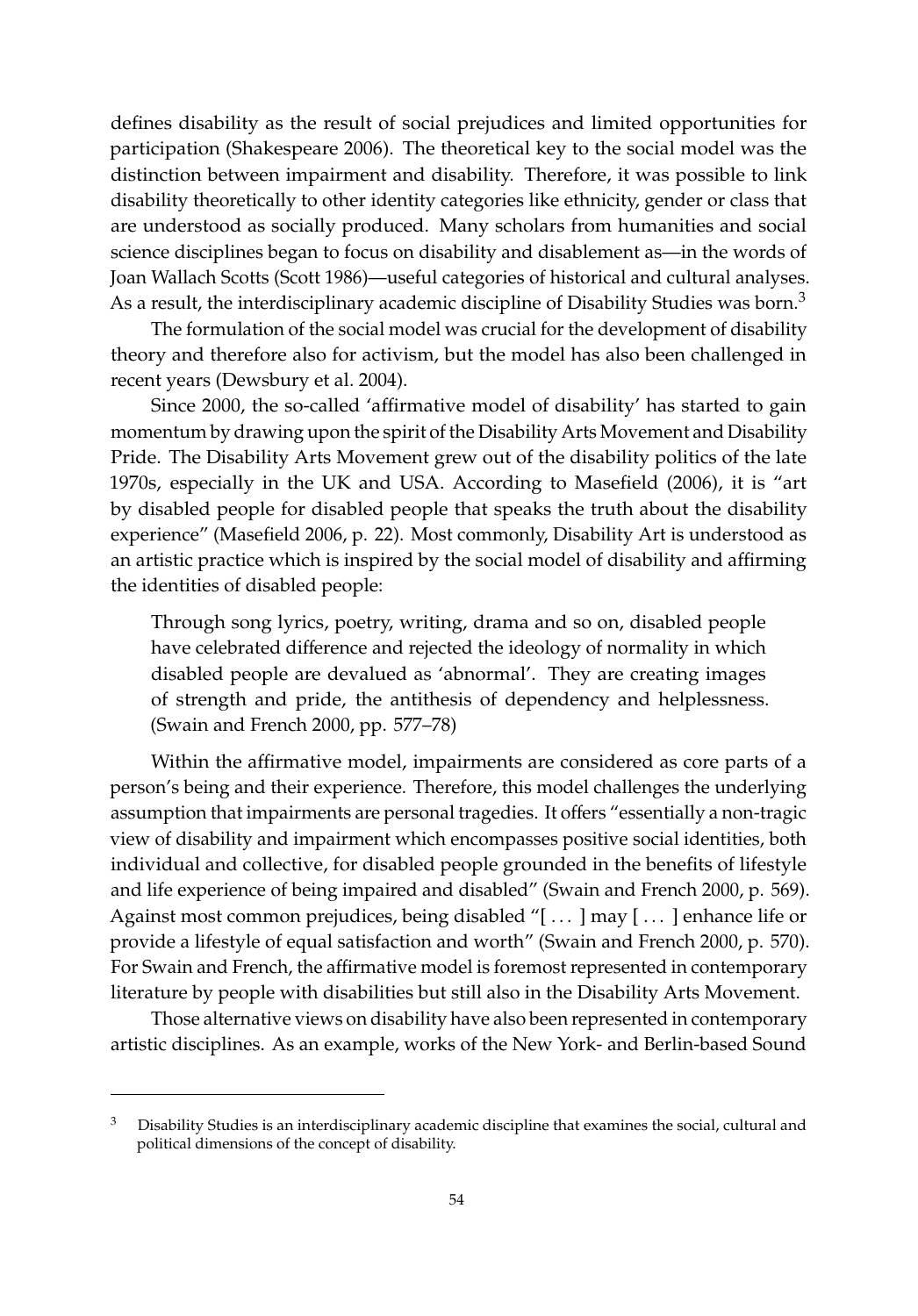Artist Christine Sun Kim have been especially inspired by her deafness or rather her deaf auditory perception. But how is Christine Sun Kim's work inspired by her deafness and how is an alternative perspective on disability represented?

## **2.** *Let's Listen with Our Eyes***—The Representation of Deafness as an Identity Category in Christine Sun Kim's Sound Art**

Originally a painter, Christine Sun Kim has been working in a variety of media ranging from installations and Sound Art to performance and drawings. After studying at the Rochester Institute of Technology, she graduated from the School of Visual Arts in New York and in 2013 she finished her Master's in Music and Sound at Bard College. During a trip to Berlin, Kim got in touch with Sound Art. Sound Art is an umbrella term for a variety of art forms, ranging from sound installations and sound sculptures to field recordings and soundscape compositions. Roughly speaking, Sound Art projects have in common that they utilize sound as their main means of expression or that they trigger an alternative listening perception [\(Wong](#page-10-0) [2012\)](#page-10-0).

Being in a crisis because she had not yet found her artistic medium as a visual artist, Kim became curious in working with sound. She described her relationship with sound prior to her experience in Berlin as hierarchical: due to her deafness, she was raised believing that sound was not a part of her life. However, Kim noticed how important sound was for her surroundings by observing how people behave according to sound and how they respond to it. Slowly she discovered the rules of sound—the artist described them as 'sound etiquette' —which have been influencing her life as well:

People who have access to sound naturally own it and have a say in it. There were all these conventions for what was proper sound. They would tell me: Be quiet. Don't burp, don't drag your feet, make loud noises. I learned to be respectful of their sound. I saw sound as their possession. Now I'm reclaiming sound as my property. [\(Nowness](#page-9-8) [2011,](#page-9-8) min. 02:37–03:08)

In her TED Talk from 2015, Kim also emphasized the involvement of sound in power dynamics. Therefore, she defined sound also as social currency:

I realized: sound is like money, power, control—social currency. In the back of my mind, I've always felt that sound was your thing, a hearing person's thing. And sound is so powerful that it could either disempower me and my artwork, or it could empower me. I chose to be empowered. [\(Kim](#page-9-9) [2015,](#page-9-9) min. 04:56–06:00)

Since then, Christine Sun Kim has been empowered and she has reclaimed sound as her property by exploring its materiality in a variety of media. That means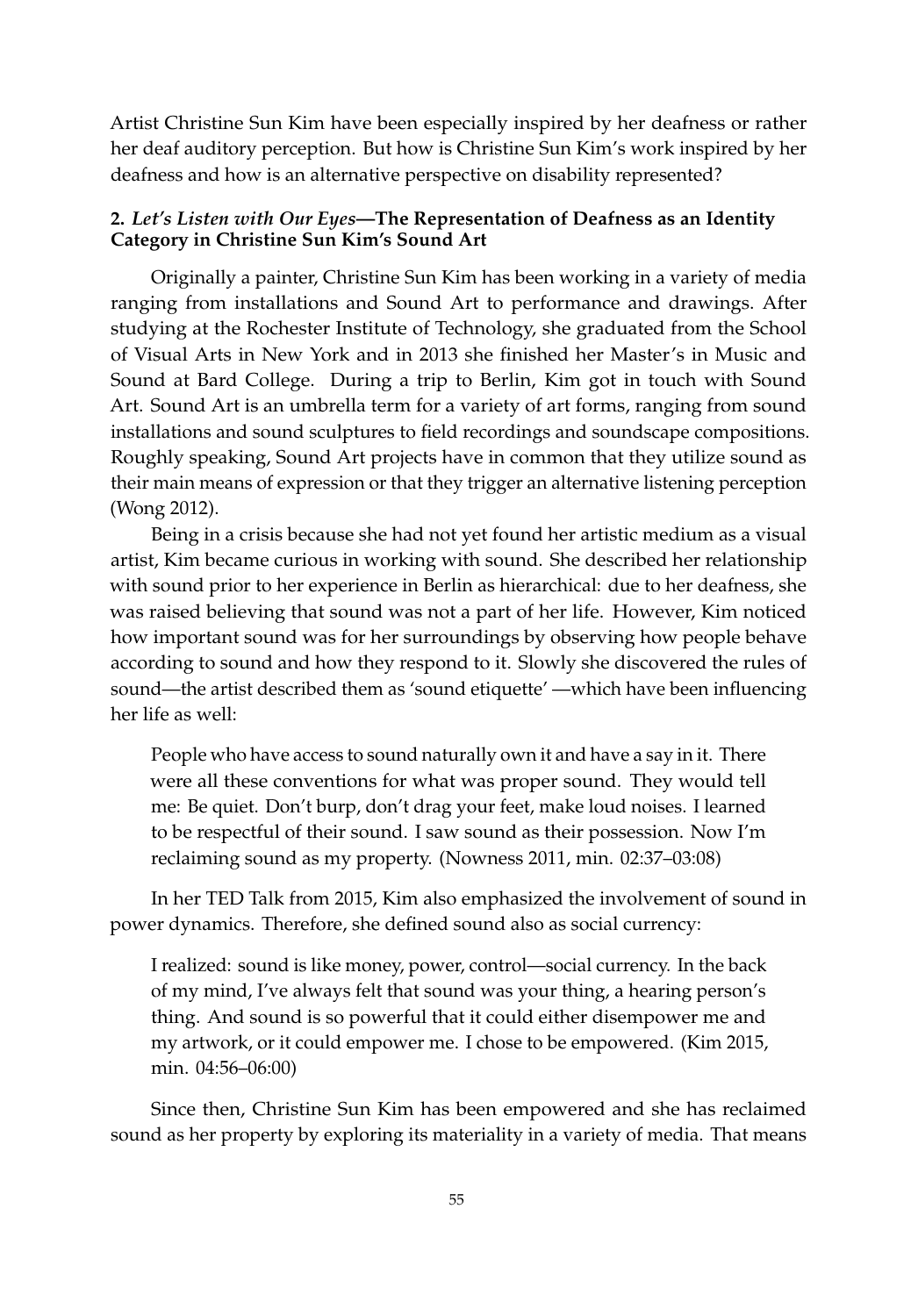for example that she makes sound perceivable in various forms, may it be visually, physically or conceptually. The central thread of her entire artistic practice is its inspiration, namely Kim's personal auditory perception, which is caused by her deafness. Thus, Christine Sun Kim pleads for a multidimensional perception of sound, which is not primarily dependent on hearing: "Let's listen with our Eyes and not just our Ears", so the artist, "let's look at the bigger picture" [\(Nowness](#page-9-8) [2011,](#page-9-8) min. 07:56–08:08).

It is by no means something new that the perception of sound is multidimensional, especially not in Sound Art. Though it is striking that just because of a lack of one sense, namely the hearing sense, it is commonly assumed that sound and music play no role in the lives of deaf people. It is common knowledge that the perception of sound is deeply social. The communication theorists Tom Humphries and Carol Padden [\(Padden and Humphries](#page-9-10) [1988\)](#page-9-10) remind us that "in any discussion of Deaf people's knowledge of sound, it is important to keep in mind that perception of sound is not automatic or straightforward, but is shaped through learned, culturally defined practices" [\(Padden and Humphries](#page-9-10) [1988,](#page-9-10) p. 93).

Kim discusses these 'culturally defined practices' with her artistic practice by shifting the focus from a one- to a multi-dimensional auditory perception, which does not depend solely on an intact hearing sense. She directs her audience's attention on the visual, haptic or conceptional perception of sound. For example, in *Speaker Drawings* (2012) she placed paint-dipped brushes on top of subwoofers covered in paper. Kim then projected her voice to make the subwoofers vibrate, which caused the items to move around the paper, creating imprints, a visualization of her voice. In *Piano Wires and Transducers* (2013) however, Kim focused on the haptic qualities of sound. The name speaks for itself—in this performance she vocalized through a set of piano wires what made the audience actually feel Kim's voice.

Another example is Kim's installation *Calibration Room* which was hosted by the University of Texas in 2015. Entering the installation, visitors heard a variety of prior recorded sounds (e.g., walking in sand). Those sounds were played back, adjusted to each participant's individual listening spectrum. A technician outside the room was responsible for setting the right decibel level. For Kim, it was important that the installation was accessible to people who can hear sounds at a variety of levels: "Each individual's hearing level is very personal. It's just like vision; everyone's vision is different, and everyone requires a different prescription if they have glasses. It's the same thing with our ability to hear" [\(Cantrell](#page-8-5) [2015\)](#page-8-5). In *Calibration Room*, hearing then became an individual ability, independent from a normative hearing scale: "The concept is that no matter what your decibel level is, you won't miss anything in that space. In that space, I'm not considered deaf. I'm accessing all the sound" [\(Cantrell](#page-8-5) [2015\)](#page-8-5). So, in Kim's case the recordings were played back in very low frequencies in order to be perceptible. As a result, the distinction between hearing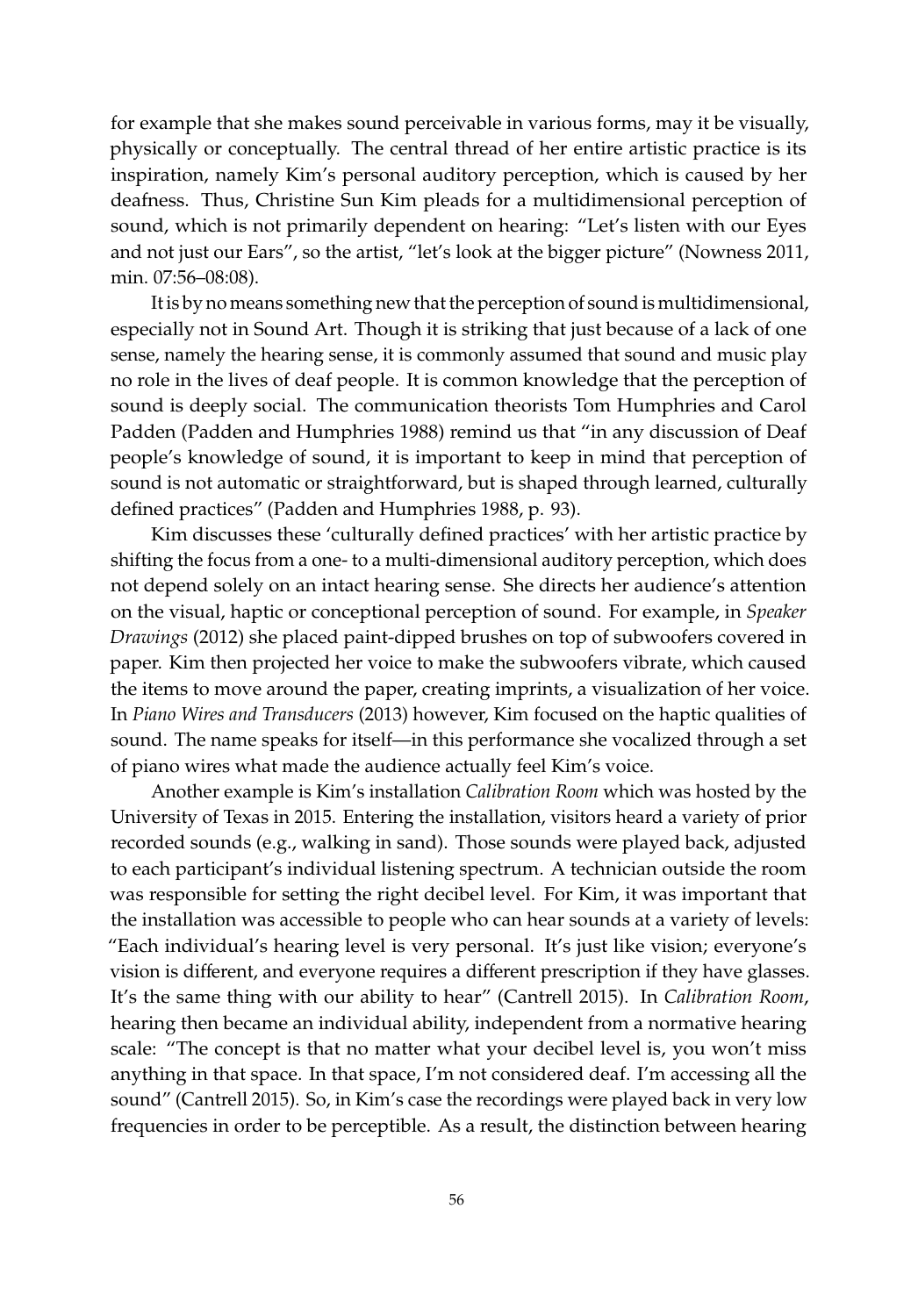and non-hearing was, technically speaking, dissolved. Therefore, deafness was no longer considered a disability, but just one possible aspect of human diversity.

These examples show that Kim not only triggers an alternative perception of sound, but that she also does not interpret her deafness as an impairment or a disability: she performs an identity shift, from 'non-hearing' to 'differently hearing'; therefore, she exposes her culturally defined impairment—her deafness—not as a disability. Kim's works reflect that deafness is not a deficit, but that it rather causes certain abilities. Thus, she breaks stereotypes and therefore causes a revaluation of deafness as a positive identity category [\(Benedikt](#page-8-6) [2017,](#page-8-6) pp. 163–64).

Christine Sun Kim's personal experiences with communication between the deaf and the non-deaf worlds are also reflected in her artistic practice. For example in the playbill for *Subjective Loudness* (Woof Media 2013), where Kim asked her audience to recite words into microphones that sounded through 200 speakers, she wrote "as part of my practice, I will depend on audience participation as my platform, instead of using the actual stage" [\(Woof Media](#page-10-1)<sup>1</sup> [n.d.\)](#page-10-1). Because Kim's main mode of communication is American Sign Language (ASL), she often collaborates with others (e.g., interpreters or audience members) to express her voice and her ideas in spoken language:

Others become like an extension of my identity [...] my voice doesn't really exist without someone or something supplementing it [...] I am beginning to see that the more I collaborate with audiences and artists, the more sonorous my voice gets. [\(Mansfield](#page-9-11) [2015\)](#page-9-11)

As an example, in *Game of Skill 2.0*, an installation which was constructed in 2015 in New York, the audience was invited to listen to a text about the future of New York which was written by Kim and voiced by another person. The text became audible by holding up a custom-built device against Velcro strips, which led through the gallery where the installation took place. If the antenna of the device was held appropriately against the Velcro, it would have emitted sound which was relative to the participant's movement. Therefore, each person had to discover for themselves which speed of movement was adequate to achieve comprehension. Kim explains that this exertion of a special effort should "make explicit the particular form of labor involved in listening, which is often regarded as a passive activity" [\(Woof Media](#page-10-2)<sup>2</sup> [n.d.\)](#page-10-2). Referring to the social model of disability, another aspect of *Game of Skill 2.0* was to point out that hearing is an individual ability which is not dependent on normative scales. The artist explained "It shows that everyone hears at various levels, like different small amounts of deafness. But they all need to learn how to walk and hold up a device in a particular way to hear full sentences; they function like human turntable needles. It takes practice" [\(Wilk](#page-10-3) [2015\)](#page-10-3).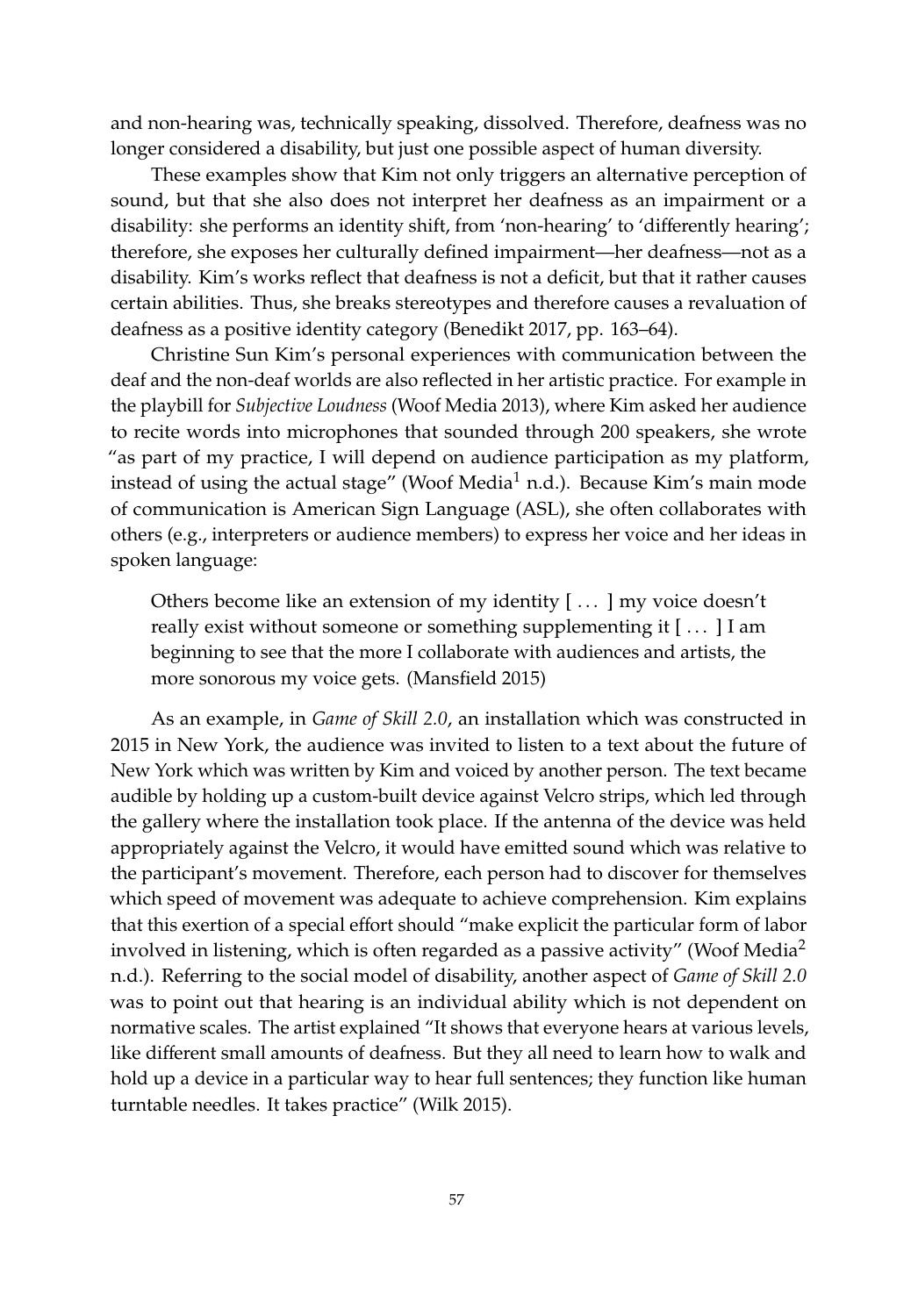When Kim raises that 'collaborative voice' through audience participation or technical devices, for example, it can be described as an act of self-empowerment and an instance of interdependence rather than dependence:

I became interested in guiding people to become my voice. Others become like an extension of my identity. If they vocalize the way I envision [...]. I can almost feel my presence being audibly recognized. My voice doesn't really exist without someone or something supplementing it. [\(Mansfield](#page-9-11) [2015\)](#page-9-11)

Living in a society oriented towards speech and hearing, Kim's 'voice' as a person who speaks a signed language is not audible. As Tom Humphries [\(Humphries](#page-8-7) [1996\)](#page-8-7) states, "a self cannot exist if it is not heard. Deaf people have had to create voices, learn to hear their own voices, and now it remains to compel others to listen" [\(Humphries](#page-8-7) [1996,](#page-8-7) p. 105). The author, feminist, and social activist bell hooks [\(hooks](#page-8-8) [1989\)](#page-8-8) describes how especially important an audible voice for members of minority groups is to become independent and autonomous individuals. In a speech-centred society like ours, one can primarily be heard when an audible voice can be raised. Christine Sun Kim compels others to listen through her artistic practice with sound, which can therefore be described as an organ of speech: "For many years as an artist, I really struggled to find my voice. Yet ironically enough, I found it in sound. This is not some political statement, but an amazing personal and complex trajectory" [\(Lincoln Motor Co.](#page-9-12) [2014,](#page-9-12) min. 1:10–1:38).

Through her artistic projects Kim finally creates what she calls her 'sonic identity': "Art gives my voice a far greater significance [...] I feel my voice flow out. This confirms its existence and therefore my own" [\(Krolczyk](#page-9-13) [2013\)](#page-9-13).

#### **3. Conclusion**

Christine Sun Kim's aforementioned works can be described as highly self-referential by dealing with the multidimensionality of (auditory) perception on the one hand and on the other hand, communication errors, the supremacy of spoken languages and speechlessness forced by society. As a result, the audience is either actively or passively provoked to question normative modes of perception and/or communication. Although Kim speaks out for her deafness as influencing her artistic practice, she accentuates it as only one layer of her identity:

My deafness has clearly contributed to and influenced my work, but so have many other factors such as my upbringing, family, communication and interests. Ideally, there would be no adjectives preceding the identity 'artist.' After all, 'deafness' and 'disability' are words that carry a certain stigma. But on the other hand, these terms can be helpful and acknowledge the elephant in the room—giving the audience a chance to get past this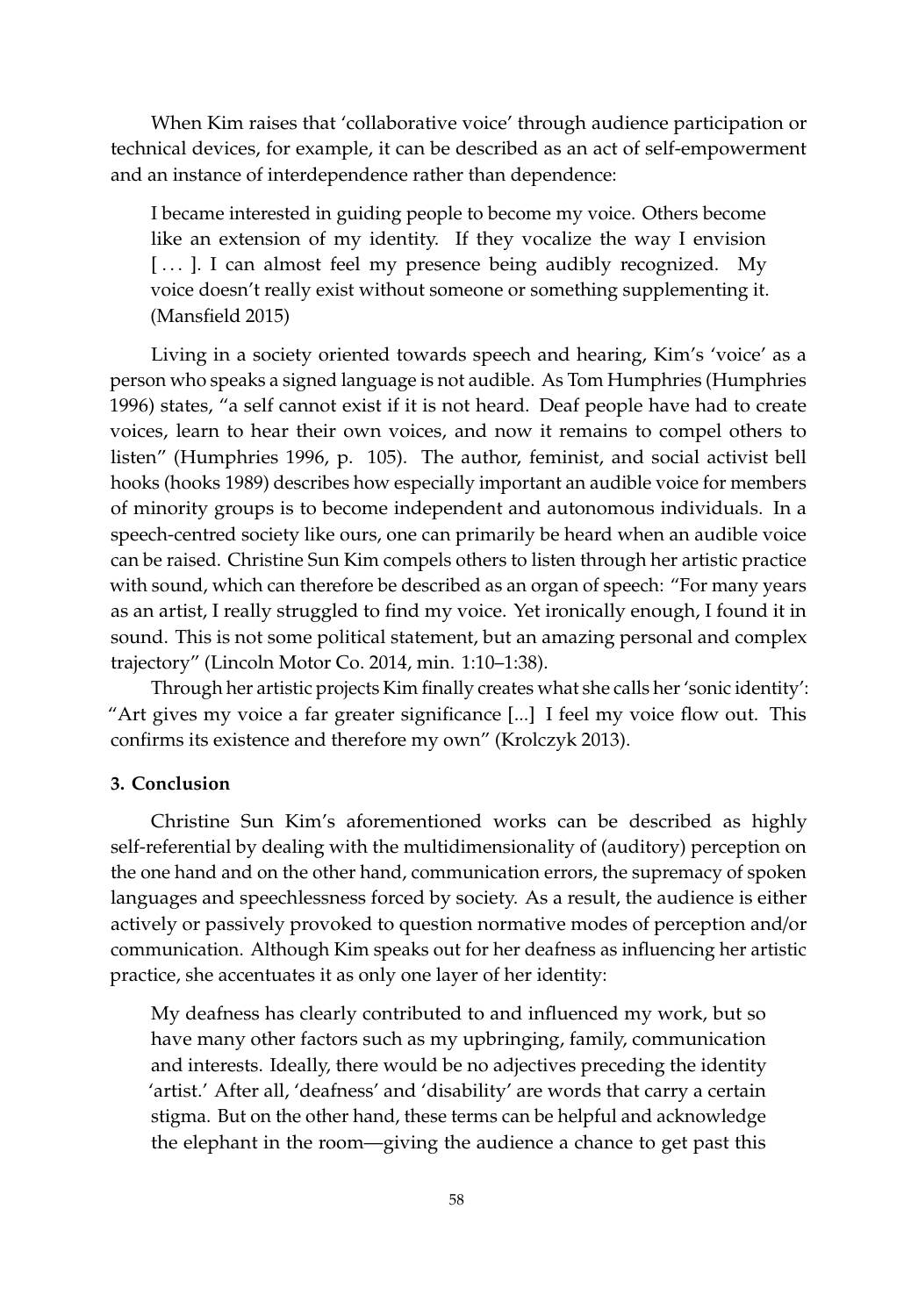superficial layer of my identity. So maybe I shouldn't be averse to such words, and just let things be—I believe my work is strong enough to stand on its own. [\(Hyung Lee](#page-9-14) [2013\)](#page-9-14)

Nevertheless, Christine Sun Kim performs an identity change from 'non-hearing' to 'differently-hearing' by highlighting her own multi-sensory sound perception which is actually influenced by her deafness.

The artist's works so far have been practical implementations of the alternative models of disability and their focus on societal barriers and disability pride. Her artistic practice is highlighting the abilities that go along with deafness—a commonly supposed impairment/disability. By counteracting the common deficit-oriented definition of deafness she also works against social conventions and normative guidelines by breaking stereotypes, because who is finally expecting a deaf person to be a Sound Artist?

#### **References**

- <span id="page-8-0"></span>Baynton, Douglas C. 2008. Beyond Culture: Deaf Studies and the Deaf Body. In *Open Your Eyes. Deaf Studies Talking*. Edited by H-Dirksen L. Bauman. Minneapolis: U of Minnesota Press, pp. 293–313.
- <span id="page-8-6"></span>Benedikt, Anna K. 2017. Körper. Behinderung. Musik. Das Verhältnis von Behinderung und Musik im 20. und 21. Jahrhundert. Ph.D. Dissertation, University of Music and Performing Arts Graz, Graz, Austria; pp. 144–64. Available online: https://[phaidra.kug.](https://phaidra.kug.ac.at/detail_object/o:66173) ac.at/[detail\\_object](https://phaidra.kug.ac.at/detail_object/o:66173)/o:66173 (accessed on 19 March 2019).
- <span id="page-8-5"></span>Cantrell, Mary. 2015. Sound artist Christine Sun Kim to discuss Calibration Room project. *Daily Texan Online*. April 2. Available online: http://[www.dailytexanonline.com](http://www.dailytexanonline.com/2015/04/02/sound-artist-christine-sun-kim-to-discuss-calibration-room-project)/2015/ 04/02/[sound-artist-christine-sun-kim-to-discuss-calibration-room-project](http://www.dailytexanonline.com/2015/04/02/sound-artist-christine-sun-kim-to-discuss-calibration-room-project) (accessed on 19 March 2019).
- <span id="page-8-1"></span>Davis, Lennard J. 2006. The End of Identity Politics and the Beginning of Dismodernism. In *The Disability Studies Reader*, 2nd ed. Edited by Lennard J. Davis. New York and London: Routledge, pp. 231–42.
- <span id="page-8-2"></span>Davis, Lennard J. 2008. Postdeafness. In *Open Your Eyes. Deaf Studies Talking*. Edited by H-Dirksen L. Bauman. Minneapolis: U of Minnesota Press, pp. 314–26.
- <span id="page-8-4"></span>Dewsbury, Guy, Karen Clarke, Dave Randall, Mark Rouncefield, and Ian Sommerville. 2004. The anti-social model of disability. *Disability & Society* 19: 145–58. [\[CrossRef\]](http://dx.doi.org/10.1080/0968759042000181776)
- <span id="page-8-3"></span>Hall, Stuart. 1996. Who needs identity? In *Questions of Cultural Identity*. Edited by Stuart Hall and Paul Du Gay. London: Sage, pp. 1–17.
- <span id="page-8-8"></span>hooks, bell. 1989. *Talking Back: Thinking Feminist, Thinking Black*. Boston: South End Press.
- <span id="page-8-7"></span>Humphries, Tom. 1996. Of deaf-mutes, the strange, and the modern deaf self. In *Culturally* Affirmative Psychotherapy with Deaf Persons. Edited by Neil S. Glickman and Michael Harvey. Mahwah: Lawrence Erlbaum Associates, pp. 99–114.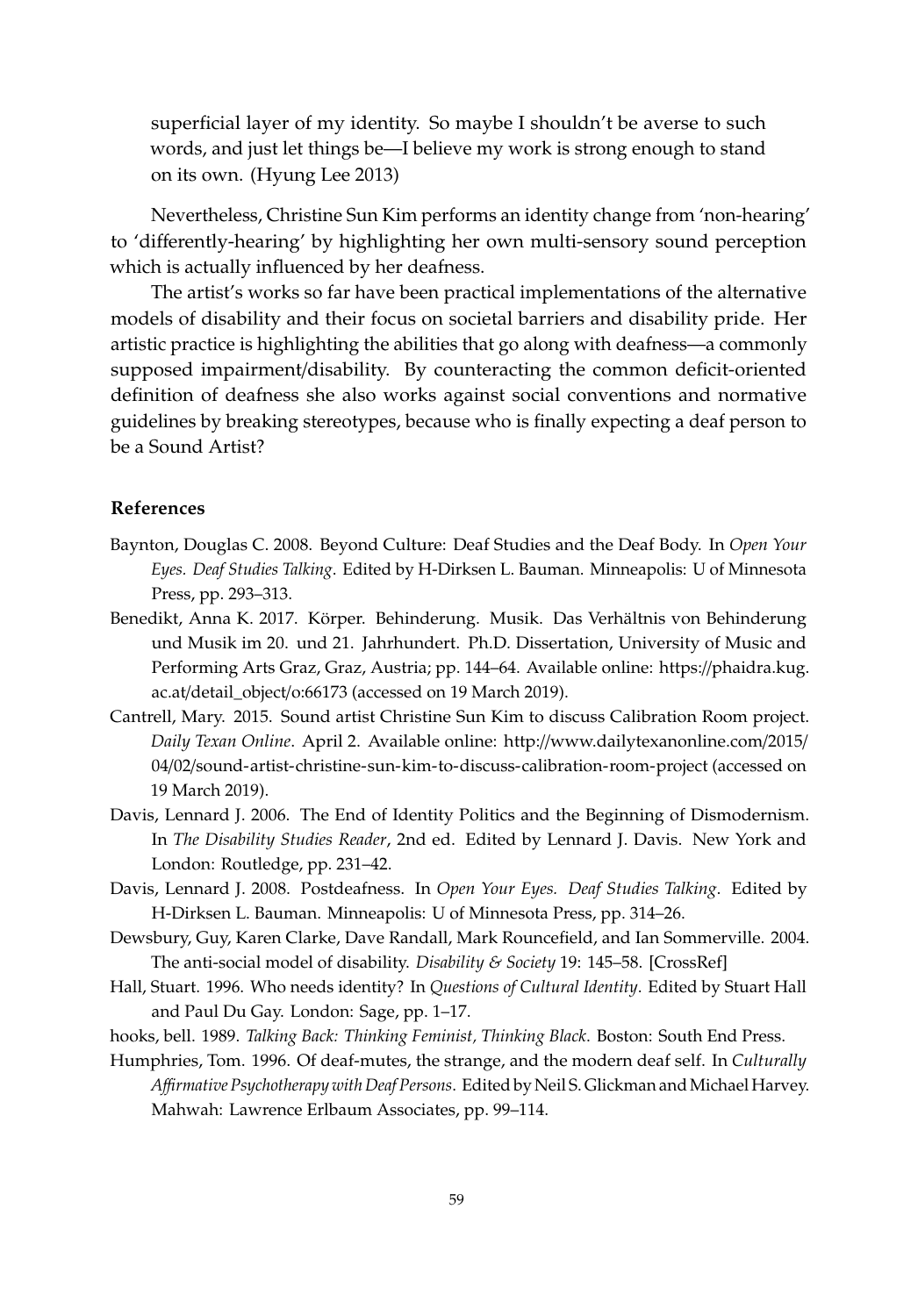- <span id="page-9-14"></span>Hyung Lee, Diana Seo. 2013. Seeing Sound: An interview with Christine Sun Kim. Homepage of artasiapacific.com. Posted June 21. Available online: http://[artasiapacific.com](http://artasiapacific.com/Blog/ReclaimingSoundAnInterviewWithChristineSunKim)/Blog/ [ReclaimingSoundAnInterviewWithChristineSunKim](http://artasiapacific.com/Blog/ReclaimingSoundAnInterviewWithChristineSunKim) (accessed on 19 March 2019).
- <span id="page-9-9"></span>Kim, Christine Sun. 2015. The Enchanting Music of Sign Language. Video file, min. 15:10. Posted August. Available online: https://www.ted.com/talks/[christine\\_sun\\_kim\\_the\\_](https://www.ted.com/talks/christine_sun_kim_the_enchanting_music_of_sign_language#t-212299) [enchanting\\_music\\_of\\_sign\\_language#t-212299](https://www.ted.com/talks/christine_sun_kim_the_enchanting_music_of_sign_language#t-212299) (accessed on 27 August 2019).
- <span id="page-9-13"></span>Krolczyk, Radek. 2013. Ich spüre meine Stimme. Interview mit Christine Sun Kim. *TAZ. Die Tageszeitung*. August 23. Available online: http://[www.taz.de](http://www.taz.de/1/archiv/digitaz/artikel/?ressort=ku&dig=2013%2F08%2F23%2Fa0099&cHash=22b0a5677df40f67243275795b59960b)/ 1/archiv/digitaz/artikel/?ressort=ku&dig=[2013%2F08%2F23%2Fa0099&cHash](http://www.taz.de/1/archiv/digitaz/artikel/?ressort=ku&dig=2013%2F08%2F23%2Fa0099&cHash=22b0a5677df40f67243275795b59960b)= [22b0a5677df40f67243275795b59960b](http://www.taz.de/1/archiv/digitaz/artikel/?ressort=ku&dig=2013%2F08%2F23%2Fa0099&cHash=22b0a5677df40f67243275795b59960b) (accessed on 19 March 2019).
- <span id="page-9-1"></span>Lane, Harlan. 2002. Do Deaf People have a Disability? *Sign Language Studies* 2: 356–79. [\[CrossRef\]](http://dx.doi.org/10.1353/sls.2002.0019)
- <span id="page-9-12"></span>Lincoln Motor Co. 2014. Christine Sun Kim: A New Way to Listen. YouTube video, min. 1:44. Posted October. Available online: https://[www.youtube.com](https://www.youtube.com/watch?v=jX-hX8ONjwE)/watch?v=jX-hX8ONjwE (accessed on 19 March 2019).
- <span id="page-9-3"></span>Linton, Simi. 1998. *Claiming Disability: Knowledge and Identity*. New York and London: New York University Press.
- <span id="page-9-11"></span>Mansfield, Jeffrey. 2015. Christine Sun Kim with Jeffrey Mansfield. *Pastelegram*/*Coronagraph*. March. Available online: https://[www.carrollfletcher.com](https://www.carrollfletcher.com/usr/library/documents/main/jeffery-mansfield-christine-sun-kim-with-jeffrey-mansfield-pastelegram-coronagraph-march-2015.compressed.pdf)/usr/library/documents/main/ jeffery-mansfield-christine-sun-kim-with-jeff[rey-mansfield-pastelegram-coronagraph](https://www.carrollfletcher.com/usr/library/documents/main/jeffery-mansfield-christine-sun-kim-with-jeffrey-mansfield-pastelegram-coronagraph-march-2015.compressed.pdf)[march-2015.compressed.pdf](https://www.carrollfletcher.com/usr/library/documents/main/jeffery-mansfield-christine-sun-kim-with-jeffrey-mansfield-pastelegram-coronagraph-march-2015.compressed.pdf) (accessed on 19 March 2019).
- <span id="page-9-6"></span>Masefield, Paddy. 2006. Strength. Broadsides from Disability on the Arts. Stoke on Trent/Sterling: Trentham Books, p. 22, quoted in Hambrook, Colin. 2014. Disability Arts. In *Disability Studies: A Student's Guide*. Edited by Colin Cameron. Los Angeles, London, New Dehli, Singapore and Washington: Sage, pp. 30–33.
- <span id="page-9-0"></span>Mitchell, David T., and Sharon L. Snyder. 2014. *Narrative Prosthesis: Disability and the Dependencies of Discourse*. Ann Arbor: University of Michigan Press.
- <span id="page-9-8"></span>Nowness. 2011. Christine Sun Kim by Todd Selby. YouTube video, min. 10:15. Posted November. Available online: https://[www.youtube.com](https://www.youtube.com/watch?v=mqJA0SZm9zI)/watch?v=mqJA0SZm9zI (accessed on 19 March 2019).
- <span id="page-9-10"></span>Padden, Carol, and Tom Humphries. 1988. *Deaf in America: Voices from a Culture*. Cambridge: Harvard University Press.
- <span id="page-9-2"></span>Rodas, Julia Miele. 2015. Identity. In *Keywords for Disability Studies*. Edited by Rachel Adams, Benjamin Reiss and David Serlin. New York: New York University Press, pp. 103–5.
- <span id="page-9-5"></span>Scott, Joan Wallach. 1986. Gender: A Useful Category of Historical Analysis. *The American Historical Review* 91: 1053–75. [\[CrossRef\]](http://dx.doi.org/10.2307/1864376)
- <span id="page-9-4"></span>Shakespeare, Tom. 2006. The Social Model of Disability. In *The Disability Studies Reader*, 2nd ed. Edited by Lennard J. Davis. New York and London: Routledge, pp. 197–204.
- <span id="page-9-7"></span>Swain, John, and Sally French. 2000. Towards an Affirmation Model of Disability. *Disability & Society* 15: 569–82. [\[CrossRef\]](http://dx.doi.org/10.1080/09687590050058189)